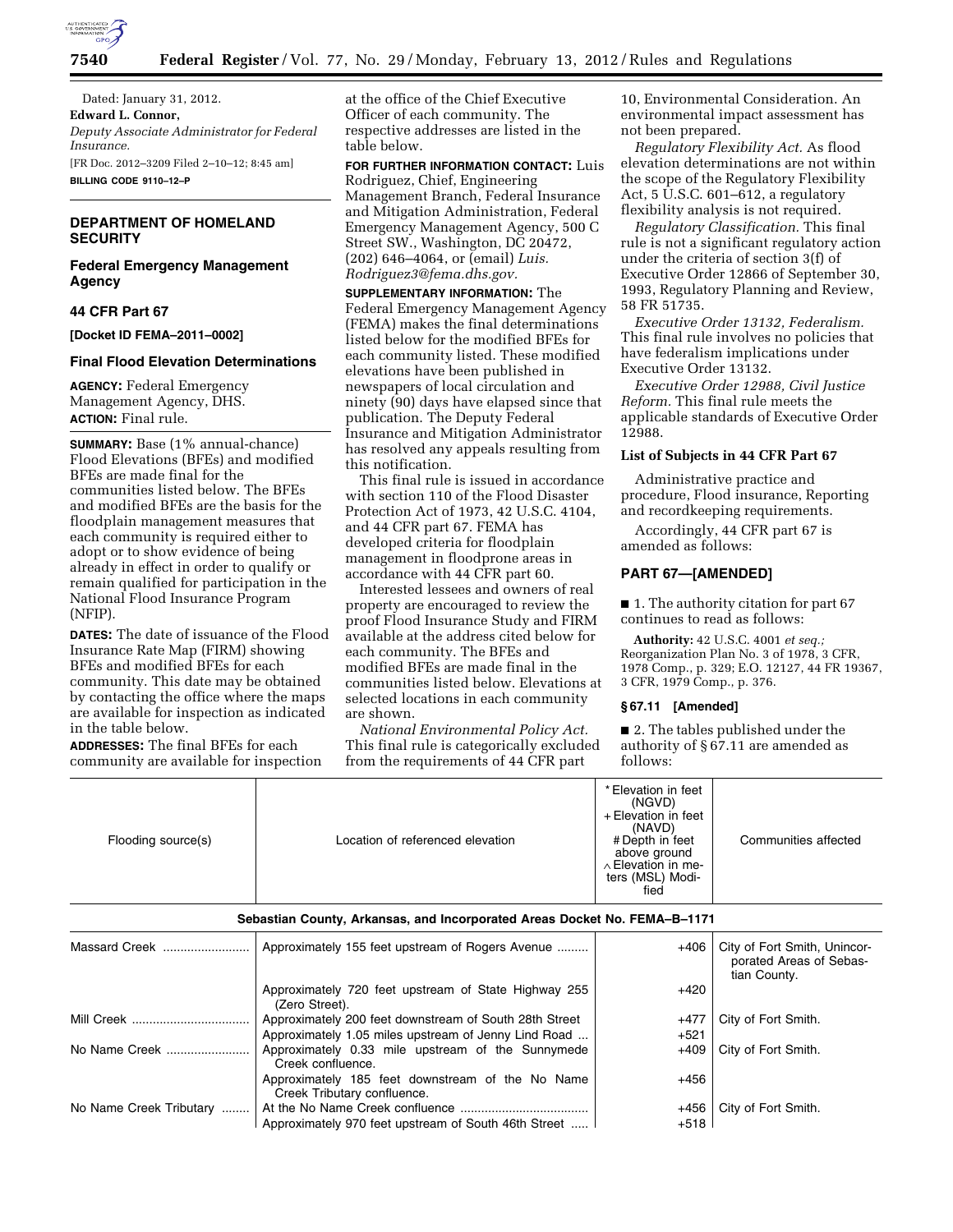| Flooding source(s) | Location of referenced elevation                     | * Elevation in feet<br>(NGVD)<br>+ Elevation in feet<br>(NAVD)<br># Depth in feet<br>above ground<br>$\land$ Elevation in me-<br>ters (MSL) Modi-<br>fied | Communities affected                                                    |
|--------------------|------------------------------------------------------|-----------------------------------------------------------------------------------------------------------------------------------------------------------|-------------------------------------------------------------------------|
| Spivey Creek.      |                                                      | $+411$                                                                                                                                                    | City of Fort Smith, Unincor-<br>porated Areas of Sebas-<br>tian County. |
|                    | Approximately 0.44 mile upstream of Industrial Drive | $+477$                                                                                                                                                    |                                                                         |

+ North American Vertical Datum.

# Depth in feet above ground.

∧ Mean Sea Level, rounded to the nearest 0.1 meter.

# **ADDRESSES**

### **City of Fort Smith**

Maps are available for inspection at the Engineering Department, 623 Garrison Avenue, Suite 409, Fort Smith, AR 72901.

**Unincorporated Areas of Sebastian County** 

Maps are available for inspection at the Sebastian County Courthouse, 35 South 6th Street, Fort Smith, AR 72901.

# **Sharkey County, Mississippi, and Incorporated Areas Docket No. FEMA–B–1159**

| Deer Creek   | Approximately 9.8 miles upstream of the confluence with<br>Rolling Fork Creek.                                                                 |        | +103   Town of Anguilla, Unincor-<br>porated Areas of Sharkey<br>County.                               |
|--------------|------------------------------------------------------------------------------------------------------------------------------------------------|--------|--------------------------------------------------------------------------------------------------------|
|              | Approximately 10.8 miles upstream of the confluence with<br>Rolling Fork Creek.                                                                | $+103$ |                                                                                                        |
| Steele Bayou | An area bounded by the county boundary to the north,<br>west, south, and east; approximately 3 miles south of<br>the northern county boundary. | $+100$ | City of Rolling Fork, Town of<br>Anguilla, Town of Cary,<br>Unincorporated Areas of<br>Sharkey County. |
| Yazoo River  |                                                                                                                                                | $+105$ | Unincorporated Areas of<br>Sharkey County.                                                             |
|              | Approximately 300 feet upstream of the county boundary                                                                                         | $+105$ |                                                                                                        |

\* National Geodetic Vertical Datum.

+ North American Vertical Datum.

# Depth in feet above ground.

∧ Mean Sea Level, rounded to the nearest 0.1 meter.

### **ADDRESSES**

### **City of Rolling Fork**

Maps are available for inspection at 130 Walnut Street, Rolling Fork, MS 39159.

**Town of Anguilla** 

Maps are available for inspection at 22 Rolling Fork Road, Anguilla, MS 38924.

# **Town of Cary**

Maps are available for inspection at 30 Oak Circle, Cary, MS 39054.

# **Unincorporated Areas of Sharkey County**

Maps are available for inspection at 120 Locust Street, Rolling Fork, MS 39159.

# **Lewis County, Missouri, and Incorporated Areas Docket No. FEMA–B–1170**

| Artesian Branch (backwater ef-<br>fects from Mississippi River).                | From approximately 1,000 feet downstream of the Arte-<br>sian Branch Tributary 1 confluence to approximately<br>270 feet downstream of U.S. Route 61. | +493           | Unincorporated Areas of<br>Lewis County.                                       |
|---------------------------------------------------------------------------------|-------------------------------------------------------------------------------------------------------------------------------------------------------|----------------|--------------------------------------------------------------------------------|
| Artesian Branch Tributary 1<br>(backwater effects from Mis-<br>sissippi River). | From the Artesian Branch confluence to approximately<br>240 feet downstream of U.S. Route 61.                                                         | +493           | Unincorporated Areas of<br>Lewis County.                                       |
| Doe Run (overflow effects from<br>Mississippi River).                           | Approximately 475 feet downstream of the Doe Run Trib-<br>utary 4 confluence.<br>Approximately 1.0 mile upstream of County Road 494                   | +494<br>$+495$ | Unincorporated Areas of<br>Lewis County.                                       |
| Doe Run Tributary 4 (backwater<br>effects from Mississippi<br>River).           | From the Doe Run confluence to approximately 360 feet<br>downstream of U.S. Route 61.                                                                 | +494           | Unincorporated Areas of<br>Lewis County.                                       |
| Durgens Creek (backwater ef-<br>fects from Mississippi River).                  | From the Mississippi River confluence to approximately<br>0.4 mile downstream of U.S. Route 61.                                                       | +488           | Unincorporated Areas of<br>Lewis County.                                       |
| Mississippi River                                                               | Approximately 3.0 miles downstream of the Durgens<br>Creek confluence.                                                                                | +487           | City of Canton, City of La<br>Grange, Unincorporated<br>Areas of Lewis County. |
|                                                                                 |                                                                                                                                                       | $+495$         |                                                                                |
| Oyster Branch (backwater ef-<br>fects from Mississippi River).                  | From the Mississippi River confluence to approximately<br>630 feet downstream of U.S. Route 61 Business.                                              | $+489$         | Unincorporated Areas of<br>Lewis County.                                       |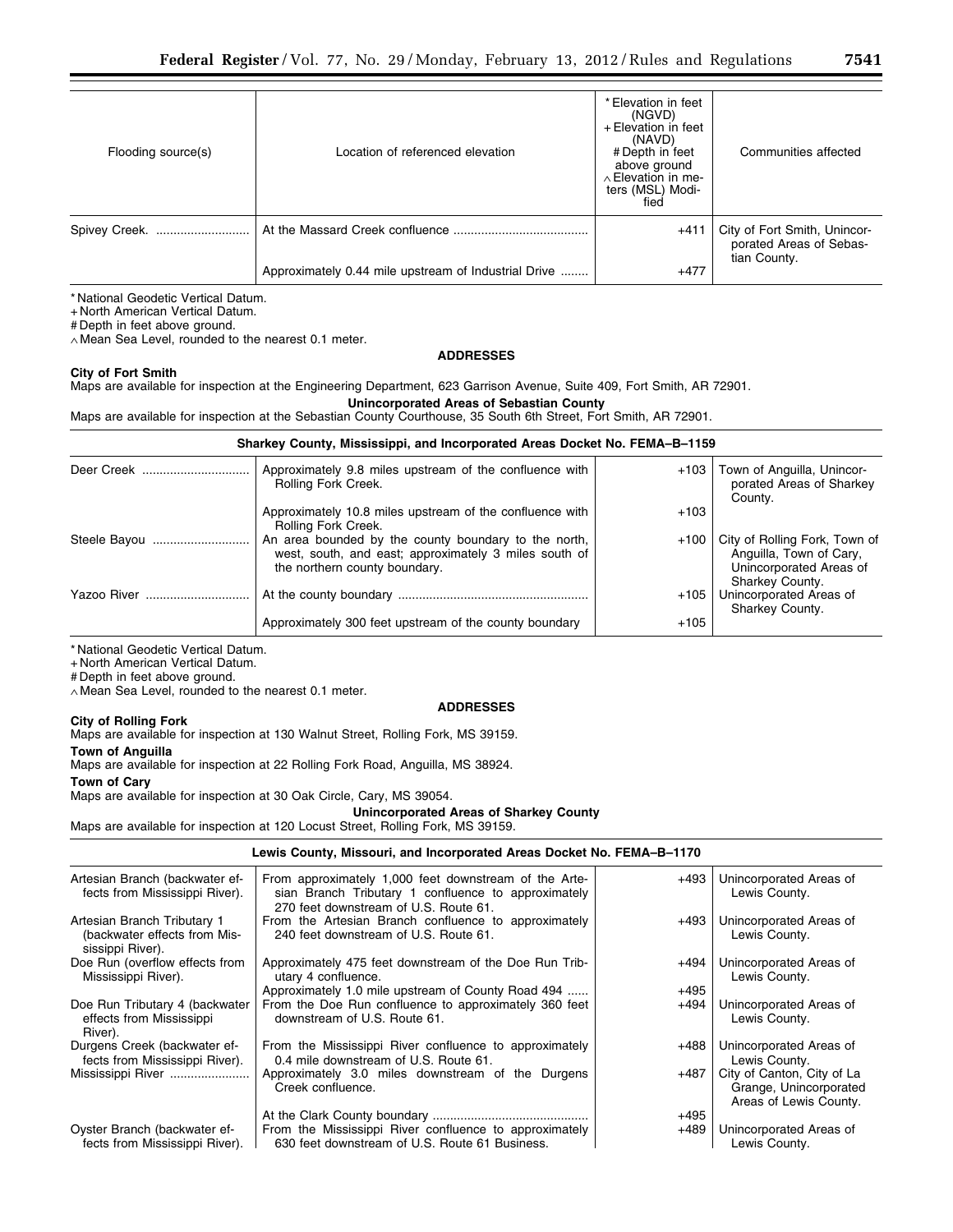| Flooding source(s)                                              | Location of referenced elevation                                                                       | * Elevation in feet<br>(NGVD)<br>+ Elevation in feet<br>(NAVD)<br># Depth in feet<br>above ground<br>$\land$ Elevation in me-<br>ters (MSL) Modi-<br>fied | Communities affected                                             |
|-----------------------------------------------------------------|--------------------------------------------------------------------------------------------------------|-----------------------------------------------------------------------------------------------------------------------------------------------------------|------------------------------------------------------------------|
| Wyaconda River (backwater ef-<br>fects from Mississippi River). | From the Mississippi River confluence to approximately<br>410 feet upstream of U.S. Route 61 Business. | +489                                                                                                                                                      | City of La Grange, Unincor-<br>porated Areas of Lewis<br>County. |

+ North American Vertical Datum.

# Depth in feet above ground.

∧ Mean Sea Level, rounded to the nearest 0.1 meter.

## **ADDRESSES**

### **City of Canton**

Maps are available for inspection at City Hall, 106 North 5th Street, Canton, MO 63435.

**City of La Grange** 

Maps are available for inspection at City Hall, 118 South Main Street, La Grange, MO 63448.

**Unincorporated Areas of Lewis County** 

Maps are available for inspection at the Lewis County Courthouse, 100 East Lafayette Street, Monticello, MO 63457.

### **Bedford County, Pennsylvania (All Jurisdictions) Docket No. FEMA–B–1158**

| Georges Creek                 | Approximately 1,932 feet downstream of Simple Road<br>Approximately 1,562 feet downstream of Simple Road | $+1278$<br>$+1284$ | Township of West St. Clair. |
|-------------------------------|----------------------------------------------------------------------------------------------------------|--------------------|-----------------------------|
| Little Wills Creek            | Approximately 1.0 mile upstream of the confluence with                                                   | $+1200$            | Township of Harrison.       |
|                               | Wolf Camp Run.                                                                                           |                    |                             |
|                               | Approximately 1.32 miles upstream of the confluence with<br>Wolf Camp Run.                               | $+1215$            |                             |
| Little Wills Creek            |                                                                                                          | $+932$             | Township of Londonderry.    |
|                               | Approximately 280 feet upstream of the confluence with<br>Wills Creek.                                   | $+935$             |                             |
| Raystown Branch Juniata River | Approximately 380 feet downstream of Ritchie Bridge<br>Road.                                             | $+927$             | Township of Hopewell.       |
|                               | Approximately 100 feet downstream of Ritchie Bridge<br>Road.                                             | $+928$             |                             |
| Raystown Branch Juniata River | Approximately 0.46 mile downstream of Six Mile Run<br>Road.                                              | $+858$             | Township of Liberty.        |
|                               | Approximately 180 feet downstream of Six Mile Run Road                                                   | $+860$             |                             |

\* National Geodetic Vertical Datum.

+ North American Vertical Datum.

# Depth in feet above ground.

∧ Mean Sea Level, rounded to the nearest 0.1 meter.

### **ADDRESSES**

#### **Township of Harrison**

Maps are available for inspection at the Harrison Township Municipal Building, 4747 Milligans Cove Road, Manns Choice, PA 15550.

### **Township of Hopewell**

Maps are available for inspection at the Township Building, 1402 Norris Street, Hopewell, PA 16650.

### **Township of Liberty**

Maps are available for inspection at the Liberty Township Building, 504 17th Street, Saxton, PA 16678.

#### **Township of Londonderry**

Maps are available for inspection at the Londonderry Township Building, 4303 Hyndman Road, Hyndman, PA 15545.

#### **Township of West St. Clair**

Maps are available for inspection at the West St. Clair Township Office, Chestnut Ridge Ambulance Building, 4037 Quaker Valley Road, Alum Bank, PA 15521.

**Blair County, Pennsylvania (All Jurisdictions) Docket No. FEMA–B–1174** 

# Bells Gap Run .......................... At the downstream side of Becker Road ............................ +1044 Borough of Bellwood. At the upstream side of Becker Road ................................. +1067

|               |                                                 | $+1007$ |                                |  |
|---------------|-------------------------------------------------|---------|--------------------------------|--|
|               | Approximately 0.59 mile upstream of Mill Road   |         | +1136 Township of Allegheny.   |  |
|               | Approximately 0.69 mile upstream of Mill Road   | $+1141$ |                                |  |
|               | Approximately 975 feet upstream of the railroad |         | $+1019$ Township of Allegheny. |  |
|               | Approximately 890 feet downstream of 2nd Avenue | +1022   |                                |  |
|               |                                                 |         | +1096 Township of Logan.       |  |
|               | Approximately 149 feet upstream of 17th Street  | +1098   |                                |  |
| Burgoon Run   | Approximately 405 feet upstream of Oak Avenue   |         | +1132 Township of Logan.       |  |
|               | Approximately 585 feet upstream of Oak Avenue   | +1135   |                                |  |
| Cabbage Creek | Approximately 745 feet upstream of Main Street  |         | $+1222$ Township of Taylor.    |  |
|               |                                                 |         |                                |  |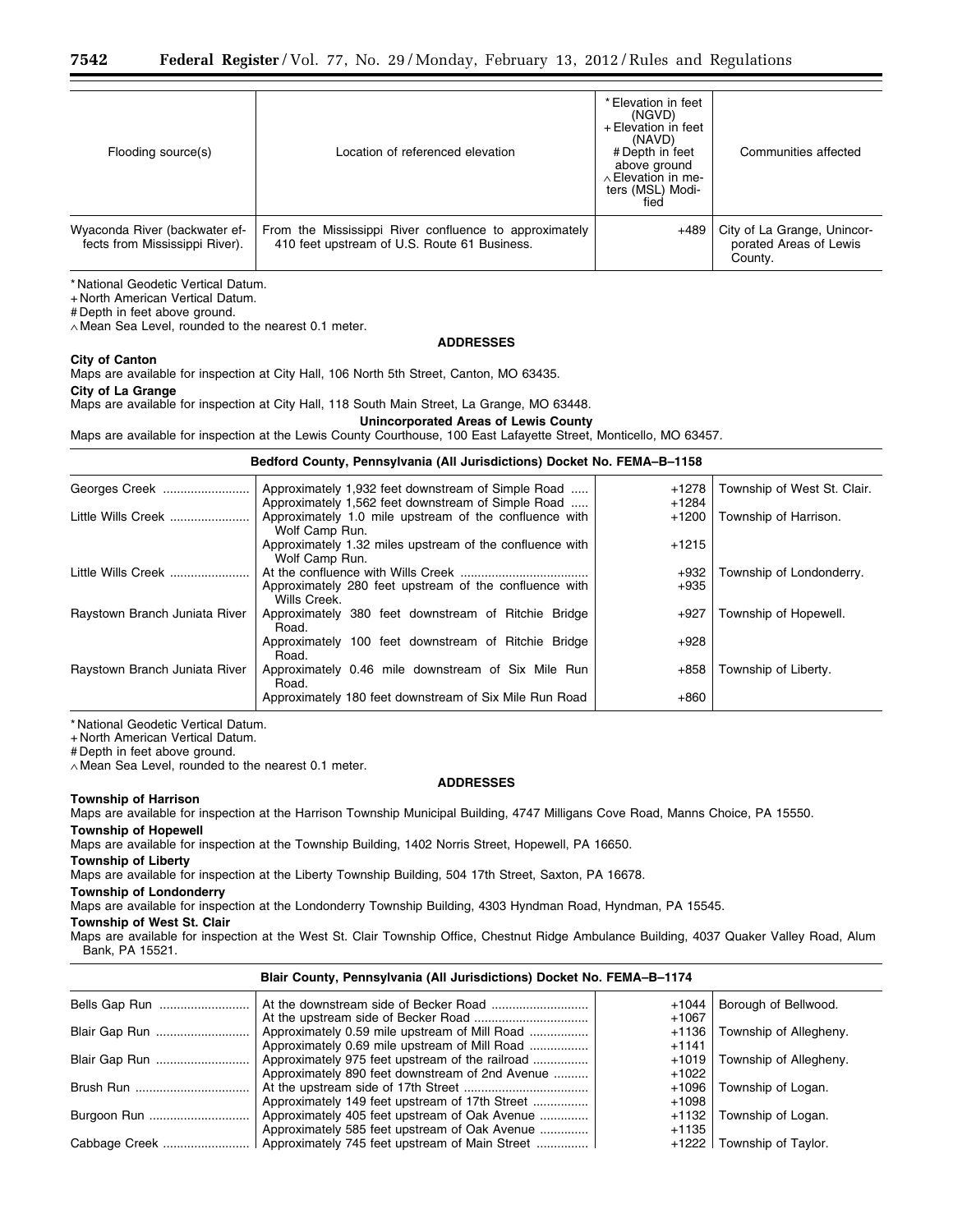| Flooding source(s)                  | Location of referenced elevation                                          | * Elevation in feet<br>(NGVD)<br>+ Elevation in feet<br>(NAVD)<br># Depth in feet<br>above ground<br>$\land$ Elevation in me-<br>ters (MSL) Modi-<br>fied | Communities affected                           |
|-------------------------------------|---------------------------------------------------------------------------|-----------------------------------------------------------------------------------------------------------------------------------------------------------|------------------------------------------------|
|                                     | Approximately 975 feet upstream of Main Street                            | $+1223$                                                                                                                                                   |                                                |
| Clover Creek                        |                                                                           |                                                                                                                                                           |                                                |
|                                     | Approximately 130 feet upstream of Private Drive                          | $+1072$                                                                                                                                                   | Township of Huston, Town-<br>ship of Woodbury. |
|                                     | Approximately 700 feet upstream of Private Drive                          | $+1074$                                                                                                                                                   |                                                |
| Frankstown Branch Juniata<br>River. | Approximately 1,855 feet downstream of State Route 36<br>(Woodbury Pike). | $+995$                                                                                                                                                    | Township of Freedom.                           |
|                                     | Approximately 1,050 feet downstream of State Route 36<br>(Woodbury Pike). | $+998$                                                                                                                                                    |                                                |
| Halter Creek                        | Approximately 709 feet downstream of Mountain Street                      | $+1144$                                                                                                                                                   | Borough of Roaring Spring.                     |
|                                     | Approximately 479 feet downstream of Mountain Street                      | $+1146$                                                                                                                                                   |                                                |
| Laurel Run                          | Approximately 1,025 feet upstream of Clite's Road                         | $+1016$                                                                                                                                                   | Township of Snyder.                            |
|                                     | Approximately 1,045 feet upstream of Clite's Road                         | $+1017$                                                                                                                                                   |                                                |
| Little Juniata River                | Approximately 1,415 feet downstream of the Homer Gap<br>Run confluence.   | $+1081$                                                                                                                                                   | Township of Logan.                             |
|                                     | Approximately 1,205 feet downstream of the Homer Gap<br>Run confluence.   | $+1081$                                                                                                                                                   |                                                |
|                                     |                                                                           | $+1052$                                                                                                                                                   | City of Altoona.                               |
|                                     | Approximately 550 feet upstream of Poplar Run Road                        | $+1234$                                                                                                                                                   | Township of Freedom.                           |
|                                     | Approximately 780 feet upstream of Poplar Run Road                        | $+1239$                                                                                                                                                   |                                                |

+ North American Vertical Datum.

# Depth in feet above ground.

∧ Mean Sea Level, rounded to the nearest 0.1 meter.

### **ADDRESSES**

### **Borough of Bellwood**

Maps are available for inspection at the Borough Hall, 400 North 1st Street, Bellwood, PA 16617.

**Borough of Roaring Spring** 

Maps are available for inspection at the Borough Building, 616 Spang Street, Roaring Spring, PA 16673.

**City of Altoona** 

Maps are available for inspection at City Hall, 1301 12th Street, Suite 300, Altoona, PA 16601.

# **Township of Allegheny**

Maps are available for inspection at the Allegheny Township Building, 3131 Colonial Drive, Duncansville, PA 16635.

**Township of Freedom**  Maps are available for inspection at the Freedom Township Building, 131 Municipal Street, East Freedom, PA 16637.

# **Township of Huston**

Maps are available for inspection at the Huston Township Office, 1538 Sportsman Road, Martinsburg, PA 16662.

**Township of Logan** 

Maps are available for inspection at the Logan Township Building, 100 Chief Logan Circle, Altoona, PA 16602.

# **Township of Snyder**

Maps are available for inspection at the Snyder Township Building, 108 Baughman Hollow Road, Tyrone, PA 16686.

# **Township of Taylor**

Maps are available for inspection at the Taylor Township Municipal Building, 1002 Route 36, Roaring Spring, PA 16673.

# **Township of Woodbury**

Maps are available for inspection at the Woodbury Township Building, 6385 Clover Creek Road, Williamsburg, PA 16693.

| Roane County, West Virginia, and Incorporated Areas<br>Docket No. FEMA-B-1158 |                                                     |        |                                          |
|-------------------------------------------------------------------------------|-----------------------------------------------------|--------|------------------------------------------|
|                                                                               | Approximately 0.41 mile upstream of Williams Drive  | $+734$ | Unincorporated Areas of<br>Roane County. |
|                                                                               | Approximately 0.53 mile upstream of Williams Drive  | $+739$ |                                          |
| Reedy Creek                                                                   | Approximately 940 feet downstream of Mill Street    | $+678$ | Unincorporated Areas of<br>Roane County. |
|                                                                               | Approximately 214 feet upstream of Mill Street      | $+679$ |                                          |
|                                                                               | Approximately 1,890 feet upstream of Center Street  | $+678$ | Unincorporated Areas of<br>Roane County. |
|                                                                               | Approximately 0.40 mile upstream of Center Street   | $+678$ |                                          |
|                                                                               | Approximately 1,230 feet upstream of Mill Street    | $+679$ | Unincorporated Areas of<br>Roane County. |
|                                                                               | Approximately 1,810 feet upstream of Mill Street    | $+679$ |                                          |
| Spring Creek                                                                  | Approximately 1,784 feet downstream of Roane Avenue | $+724$ | Unincorporated Areas of<br>Roane County. |
|                                                                               | Approximately 1,519 feet downstream of Roane Avenue | $+724$ |                                          |